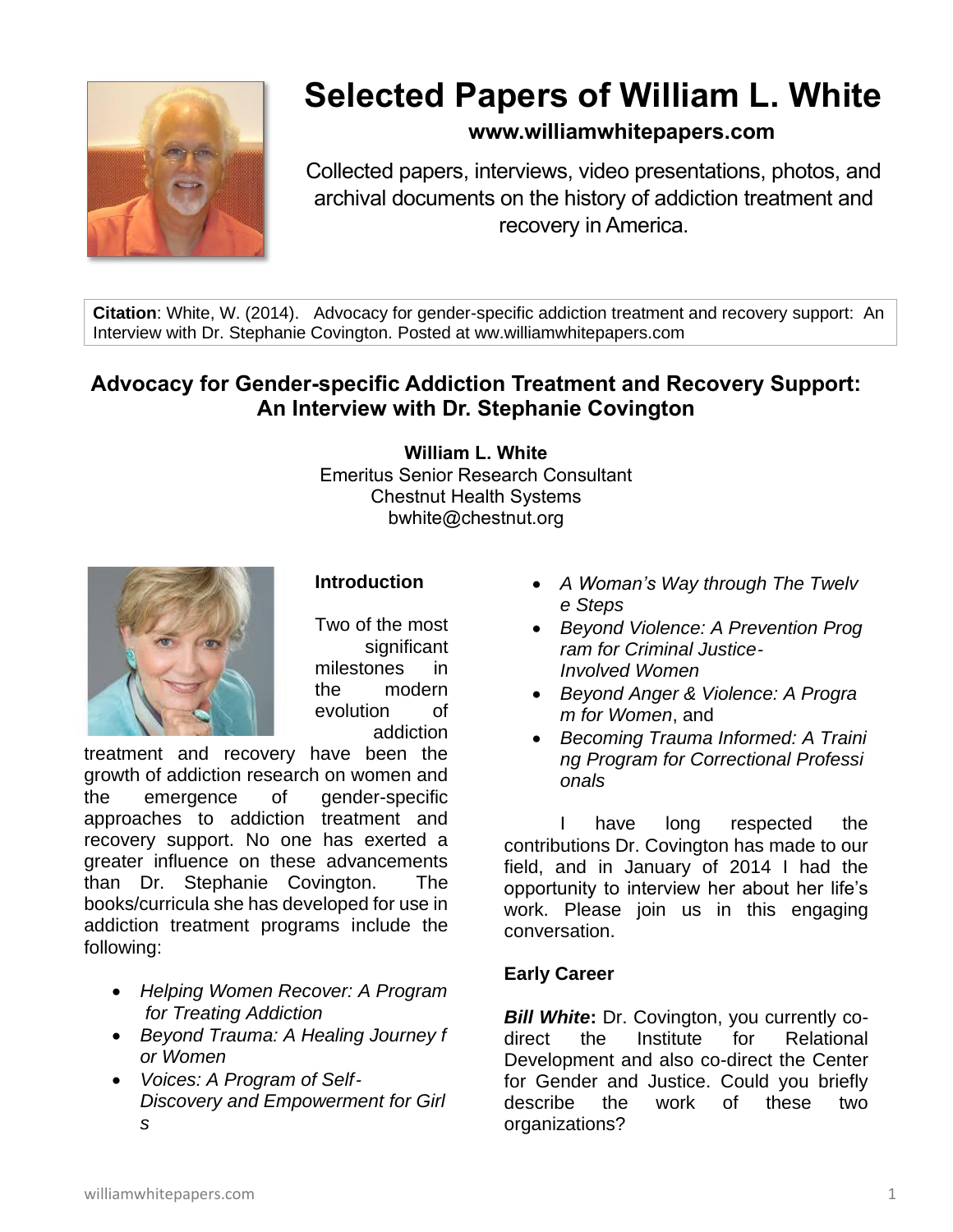*Dr. Stephanie Covington***:** The main distinction is that my clinical work and related organizational consulting is done through the Institute for Relational Development while my work with women and girls in the criminal justice system has been done through the Center for Gender and Justice which I codirect with criminologist Dr. Barbara Bloom.

*Bill White***:** You have focused on the needs of women and particularly alcoholic women throughout your career. How did you come to develop this focus for your professional life?

*Dr. Stephanie Covington***:** Actually, it came out of my personal life. I had a graduate degree in social work and was working in social worker as a volunteer when I had to acknowledge that alcohol was impacting my life. It was through my recovery experience that I realized what I really wanted to do was help other women experience what I was experiencing...recovery. I did not know what that meant precisely but eventually it led me back to school to get a Ph.D. and to focus on women and addiction. Everything else, I guess, is history.

*Bill White***:** Yes, and what a history that's been. How would you describe the state of addiction treatment services for women at the time you began your work?

*Dr. Stephanie Covington***:** When I began my work, services for women were not a focus within the addiction field. There had been a little interest at the end of the '70s, when the federal government funded ten demonstration projects around the country. Those were very unique at the time. When I was in my Ph.D. program, I worked in a treatment program here in the San Diego area that had just opened. I wanted to run groups for women and since I was volunteering my time, they allowed me to do that, but when I finished my internship and talked about developing more of a women's program, the Director said, "Well, there's just no need for that. There are no differences." And that really was the general consensus of many people in the addiction field. They

could not conceive how treatment could or should be different for women.

Now the irony is that last year I was at a conference where this same director was receiving a lifetime achievement award. In his acceptance speech, he talked about how he had been wrong and that he had finally learned what I was trying to convey to him years earlier. But at that time, few could see the need for specialized treatment for women. There was just the belief that an alcoholic was an alcoholic was an alcoholic, end of discussion. Since then, thinking differently about women and men and what needs to happen to support their recovery processes has come into the foreground and then faded into the background. Sometimes it's a hot topic and then interest fades. I'm just one of those few people who has sustained my advocacy for women's services for a very long time.

**Bill White:** That must have been difficult at a time the majority of addiction treatment staff were male, the research community was predominately male, administrators were predominantly male, and the clients were predominantly male. What an upstream battle you had.

*Dr. Stephanie Covington: Yes, there was* very little support and I was sometimes ridiculed. But there were a few of us across the country, a core group of ten or twelve women who supported each other in this advocacy related to the importance of gender differences. I had somewhat the same experience a few years later when I started talking about trauma and addiction. People said, "Well, that's just an excuse for drinking or using." People didn't want to hear about the intersection of trauma, addiction and recovery either. But sometimes you know in your heart when you're on to something that resonates and you feel it is right. I'm glad I didn't get intimidated. I'm not one to back down.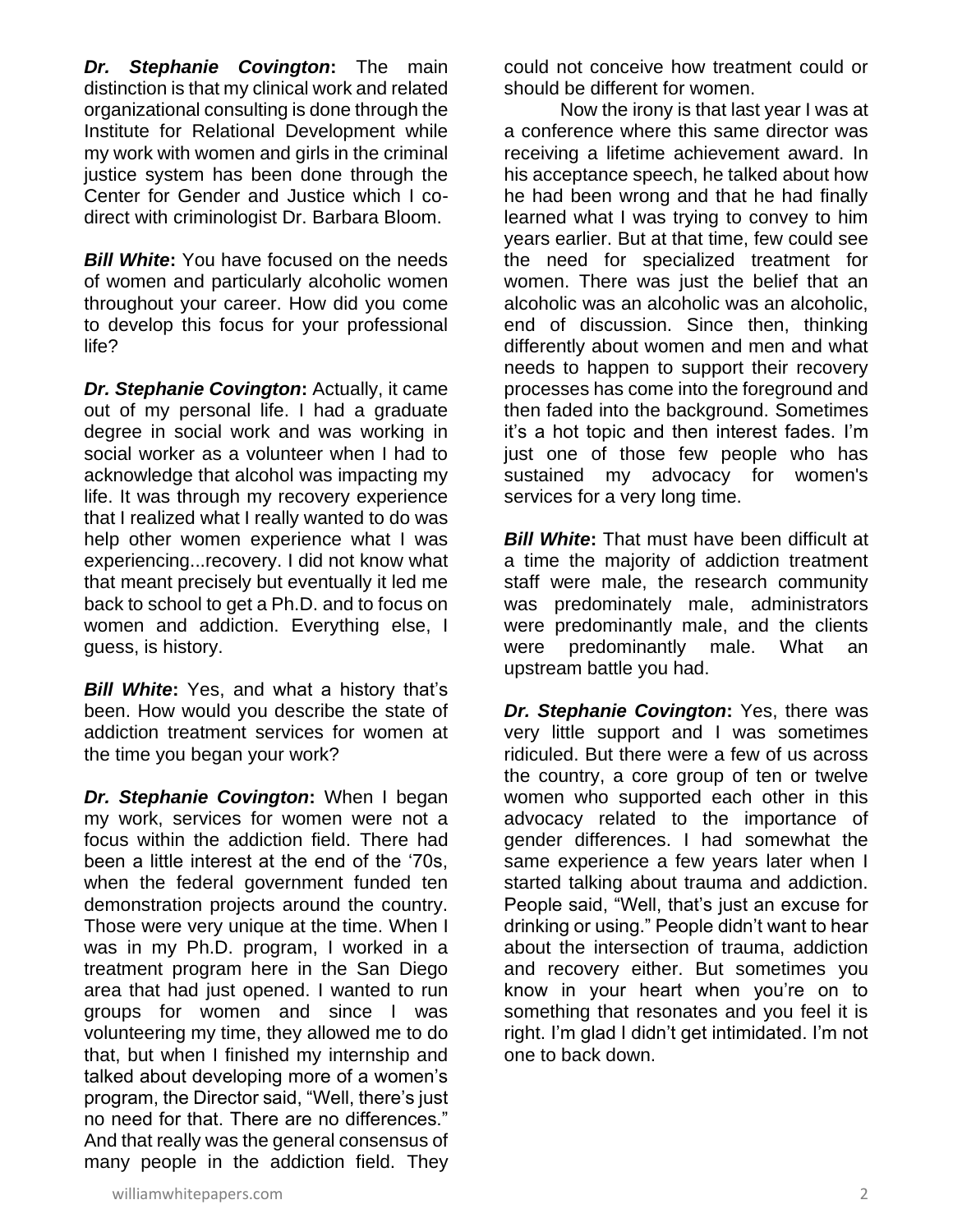#### **Milestones in Gender Awareness and Treatment**

*Bill White***:** What do you think have been some of the important milestones in the development of gender-specific addiction treatment?

*Dr. Stephanie Covington***:** There were the early federal demonstration projects I noted, but I think one of the biggest milestones may have been Mrs. Ford coming out and talking about her recovery. That was a huge milestone. Women have always experienced more shame and stigma than men. Mrs. Ford's openness allowed more women to seek help. Also, when states began to set aside money for women's services within the block grants, this enhanced women services in many areas. More recently, I think the acknowledgement that 1) girls are beginning to drink and use more like boys and 2) addiction in women is more pervasive than the old stereotype of the housewife drinking in the closet has provided a much broader perspective on addicted women. In addition, recognizing the role addiction plays in the lives of women in the criminal justice system and acknowledging trauma and its relationship to addiction and to relapse were important milestones. All of these helped create more sophisticated interventions.

*Bill White***:** There was a tipping point in the 1980s of increased awareness of the needs of women entering addiction treatment, but the field was at an impasse of how best to respond to those needs until the materials that you developed were widely disseminated. Those materials bridged the gap between the idea of gender-specific treatment and the how-to of gender-specific treatment.

*Dr. Stephanie Covington***:** Well, I don't want to talk about that in an egotistical way, but many people have told me that the development of the print materials and the presentations and training really spurred people on to think about doing treatment differently. It gave them a how-to approach to address those needs. We can acknowledge a need in the field, but then the question is, "What am I going to do about it?" The addiction field was very behind in the development of training materials for clinicians and manualized curricula. I think the work that I've done has helped programs to think differently and treat women differently.

## **Trauma**

**Bill White:** As the field began to engage more women and work with women differently, we inevitably had to confront the issue of trauma, which, as you note, had been historically neglected within the field. What are some of the important lessons you learned about trauma and its relationship to addiction and addiction recovery?

*Dr. Stephanie Covington***:** Many of us knew that trauma was an important issue but we weren't exactly sure what to do about it. Initially, we worked more sequentially and now we realize that the work with trauma can be initiated in early recovery and in early treatment. There are some things you can do for people who are trauma survivors as part of primary treatment. And initially--twentyfive years ago--I don't think that was the general consensus. There was a mantra in the field that women and men could not work on trauma until they were clean and sober for a year. While I didn't agree with that, I wasn't sure until I actually had more clinical experience how much trauma work you could do with someone in early recovery or with someone who is still using. So, I think that's been a shift. Today we know more and can provide more services in primary care. If you're getting federal funds to provide substance abuse treatment today, there is the expectation that such treatment will be trauma-informed.

I think the other thing we've had to acknowledge is that most of the people working in addiction treatment are trauma survivors and many of them have never received any services. One of the biggest barriers that I have found to getting trauma services into addiction treatment is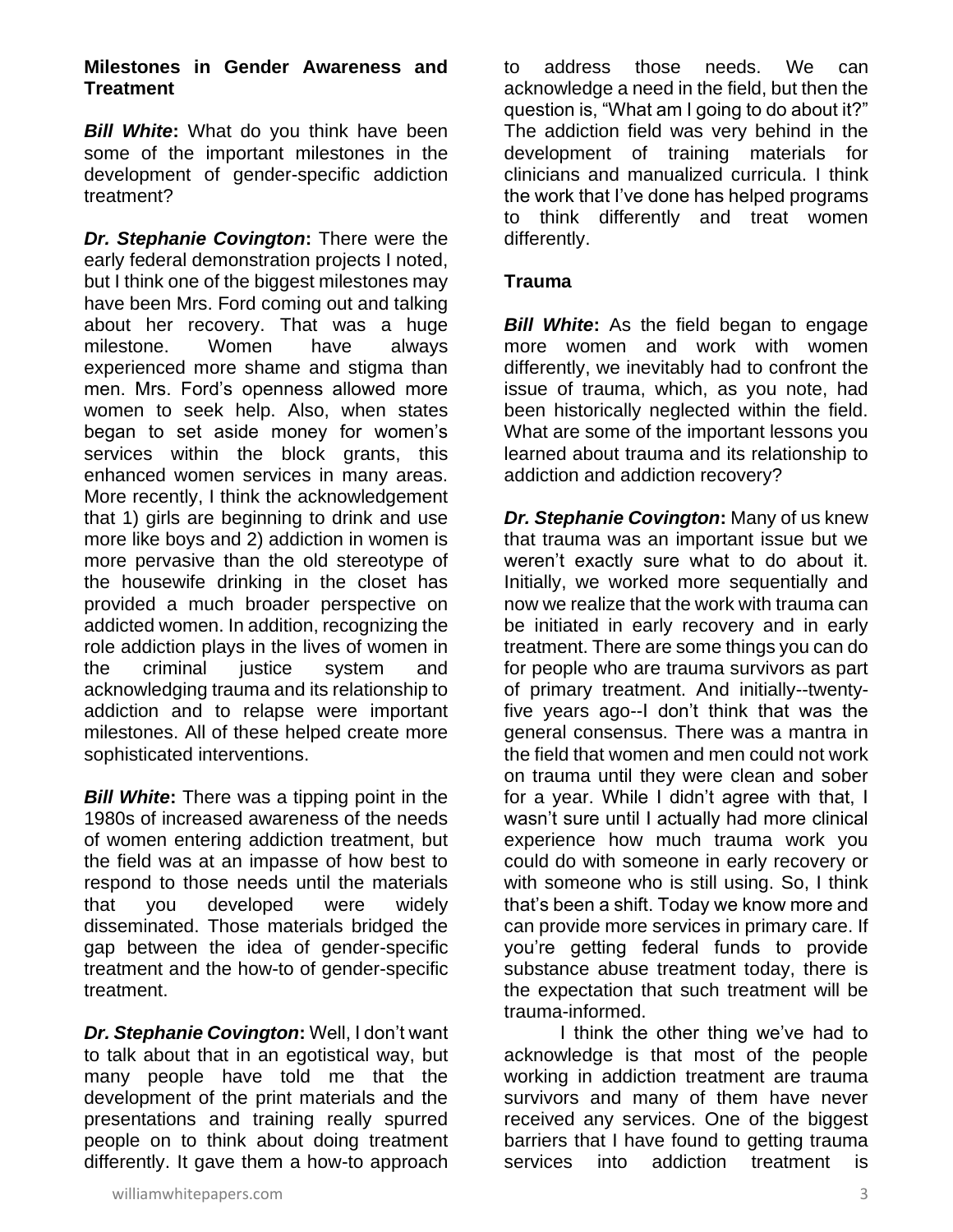counselors who are very afraid to bring up this issue or work on this issue with clients because of their own histories. That's something early on that we did not anticipate being a barrier, and that has increased as the representation of women working in the field has increased—not that we don't also have men working in addiction treatment who are also survivors of trauma.

#### **Treatment Services for Women**

*Bill White***:** As you reflect on the evolution of addiction treatment for women, what have we learned from the standpoint of science about the types of treatment or recovery support services that work best for women?

*Dr. Stephanie Covington***:** Well, the terms holistic and comprehensive suggest a common thread. With women, you can't focus solely on the addiction. There has to be a much broader approach. Also, when we talk about continuing care, what's really important is continuity of relationship. If a woman can start working with someone and have this person as a support person over a long period of time, this really enhances her recovery options. We are recognizing the importance of having women's treatment include the multiple issues and challenges that they face in their lives. It's interesting that in the private sector, if you have resources, you can see a therapist for twenty years. If you're in the public sector, a client can't have prolonged contact with the same person, particularly after they terminate treatment, because it's viewed as dependency on the part of the client or poor boundary management on the part of the counselor. It's really interesting—these attitudes we have in the field about ongoing support.

Also, cognitive-behavioral interventions are touted as the most effective in treatment settings. However, in clinical practice and from clinical research, we have learned that women respond to a variety of therapeutic interventions, including mindfulness, guided imagery, and experiential exercises.

Here's another thing we've learned. I can't do a presentation anywhere without being challenged about the value of separating men and women and having some groups that are gender-specific. The push back is the proposition that women and men are on this planet together and they have to learn to get along. While I certainly don't disagree with that, achieving this goal is not the focus of primary treatment. The focus of primary treatment is on self and women de-focus when they're in co-ed settings, as do men. We've learned that there is great value in female-only groups. But adolescent treatment, for example, continues to be predominantly co-ed. Much of adult treatment is consists of co-ed groups. When people try gender-specific groups, they're always amazed at how much better both the men and women respond.

*Bill White:* How would you characterize the current state of gender-specific treatment in the U.S.?

*Dr. Stephanie Covington***:** I think it's uneven. I think there are places that are really doing great work, and I think there are other places that are doing really mediocre work. Some treatment programs are still providing services the same way they did twenty-five years ago…and we have learned a lot in twenty-five years. There are also many places where the struggle is not just in program content but in program environment.

*Bill White:* Talk about that distinction.

*Dr. Stephanie Covington***:** Well, program content to me is what you're focusing on in the group and how women are spending their time in treatment; program environment is more the climate or the culture of the program. There's still a punitive atmosphere in many addiction treatment programs that is not therapeutic. When we think about trauma, it is critical that survivors have an environment in which they feel safe. I'll give you a couple of simple examples. Roger Fallot and I do a lot of work in Connecticut with mental health and addiction services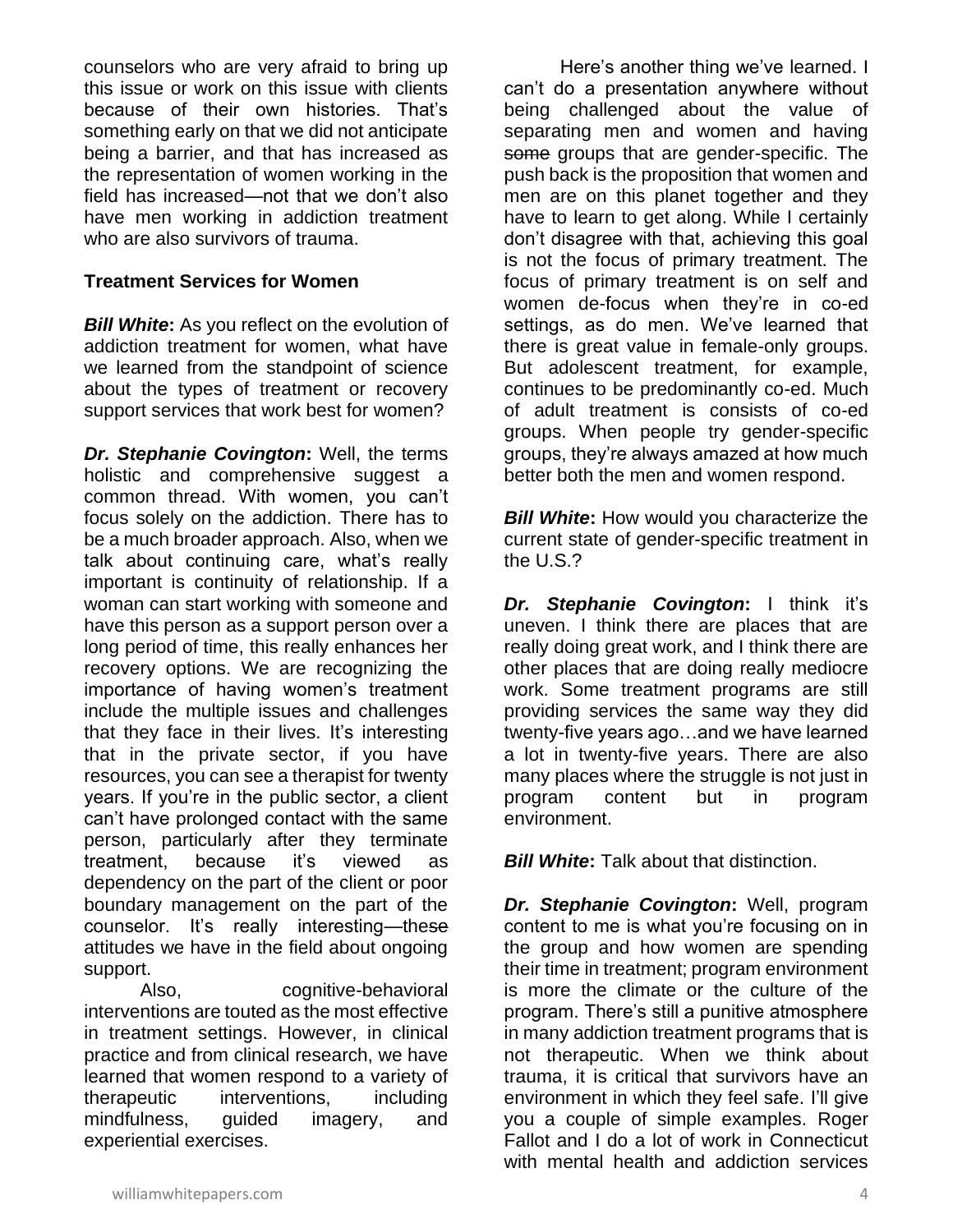helping them become more genderresponsive and trauma-informed in their services to both women and men. One of the things we suggest is to look at the signs they put up and the difference between someone walking into an agency that has a big sign that says, "Denial stops here," and having a sign that reads "Change happens here" or "Hope begins here." Such changes are subtle but really important.

*Bill White***: Y**ou've consulted with addiction treatment programs across the country on elevating quality of services for women. What are some of the major obstacles programs encounter in elevating the quality of treatment?

*Dr. Stephanie Covington***:** Right now, people are stressed out because resources have been cut and they are expected to do more with less. Everybody talks about having more challenging clients. I think all of these things are obstacles, but what I realize is there's really no staff care. We talk a lot about what's needed for the clients in the treatment environment, but the work environment itself is often very unsupportive. Too many setting do not provide adequate clinical supervision. I don't see a lot of young people clamoring to go into this field. I think we're going to have a shortage of workers, and I think we're burning out the workers we do have. I was recently in a place where we did focus groups with staff as well as with clients. The staff was talking about how much they liked their director. They said, "If you go out during the day and take a walk and he sees you on the street, he says, 'Oh, I'm so glad to see you out doing something good for yourself.'" Now, at another agency we heard, "We no longer have a lunch room because we had to turn that into a treatment room and we're expected to eat lunch at our desk and take calls." The difference in these attitudes toward staff impacts the quality of treatment.

There are the lofty ideals of best practices, but then there are the "on the ground" issues people are struggling with. Some of the physical plants people are providing treatment in are appalling. I was in

one place where I was surprised that the Board of Health didn't close them down. I couldn't believe that structurally it was okay for a women and children's program to be in such a dilapidated, unsafe building. I can compare that to some of the private facilities that have every possible amenity. It depends on how much money you have, but I also have to say that I've seen some of the most creative work done in the public sector.

**Bill White:** If you think back over some of the programs that have done the best work with women, what steps did they take to reach that level of quality?

*Dr. Stephanie Covington***:** A women's program that has had any longevity has basically been led by a woman who's made this her life's work. There's been consistent leadership with a lot of heart and soul. And that kind of leadership permeates the whole environment and has a trickle-down effect to staff and to clients. They've also been able to operate as a team with a less obvious hierarchy.

There is another thing that I have started recommending to people. Instead of just buying the curriculum and implementing it with clients, I recommend that program staff go through these groups themselves. When programs have done this, the directors have told me it's the best thing they've ever done. Often directors realize that they have never seen their staff members facilitate groups, and it's not uncommon to have staff assigned to tasks that don't match their skill set. In this process, the director participates and different staff members facilitate the exercises. This gives staff an opportunity to reflect on their own issues and to determine if they are ready to facilitate the material. It's just a useful tool. I've always said we should never have our clients do things we've never done ourselves. The materials I have designed for women clients are also useful as staff training tools.

There are a lot of subtleties about what people do to try to improve their programs. A lot of it is commitment and being really creative. I've been at programs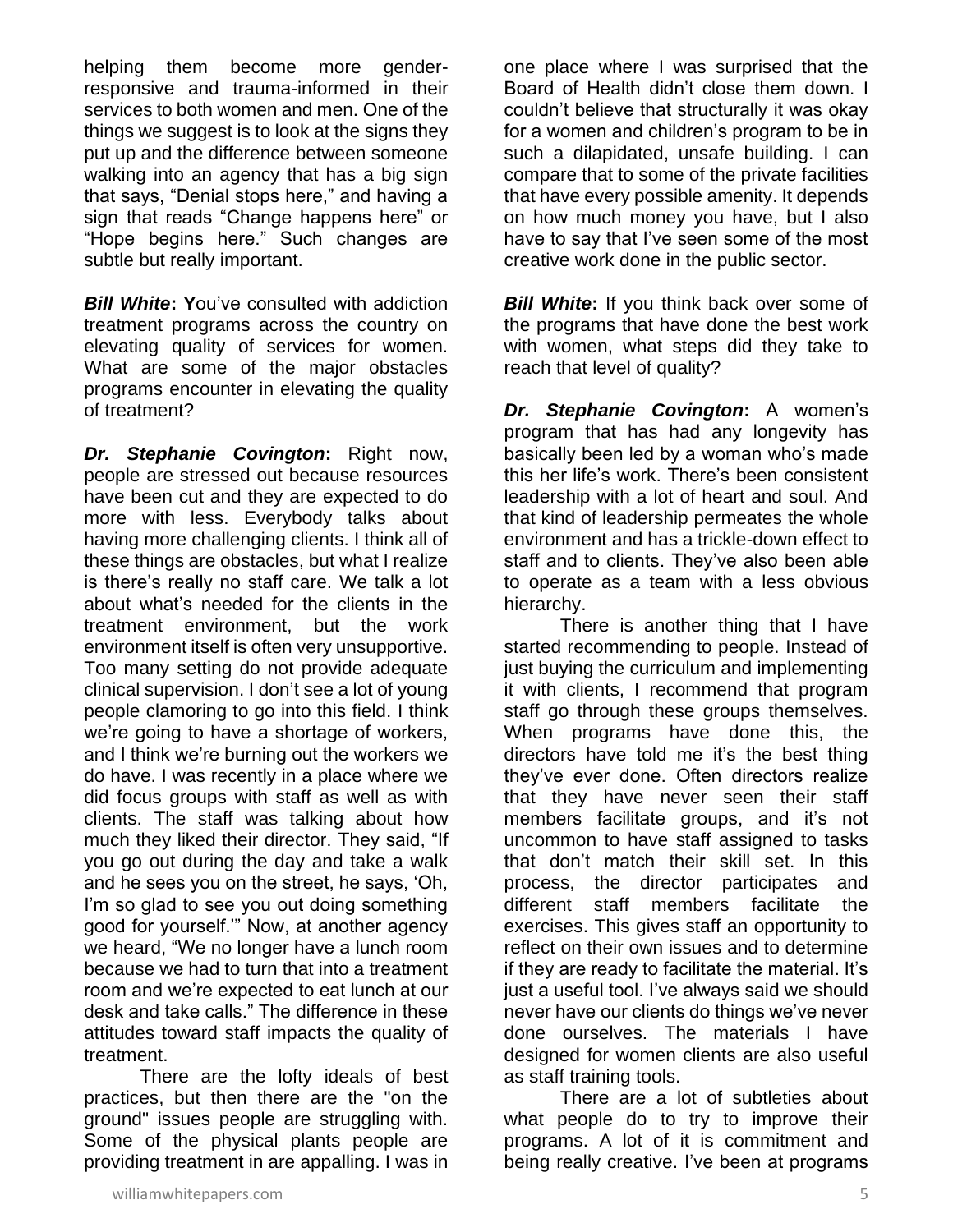where women have had to cobble together funding, and I'm not exaggerating, from fifty different places in order to provide a good, comprehensive women's program. Achieving that is a huge skill.

#### **Women in the Criminal Justice System**

*Bill White***:** Let me take you to some of your specialty work with women in the criminal justice system. How did you come to develop this special interest?

*Dr. Stephanie Covington***:** That was another one of those flukes of life. I was in North Carolina in '87 or '88 speaking at a Women's Conference. At the break, I was standing with some of the participants and everybody had on a name tag and one woman's name tag said, "Warden." I said to her, "I don't know any wardens." She said, "I'm the warden in the women's minimum security prison here." I was just kind of staggered by it. I had been doing all this work involving women and I had never thought about women in prison. I mean, just no thought, none. And I told her that. And she said, "Tonight, when you give your talk in the community, I'm bringing six or seven women out of the prison who are part of the Honoree group to hear you." So that night at nine o'clock, I am now standing with the warden and six or seven women who've come out for the evening. I remember thinking, "Why are you in there and I'm out here?" And the next thing that popped into my mind was the answer--privilege.

When I returned to California, I was literally haunted by this experience. I couldn't get it out of my mind so I called the warden and I said, "I'll be back at North Carolina again next year at the Women's Conference and I'd like to do something in the prison." We agreed that I would run some groups while I was there.

I later called her back and said, "I'd like to stay in the prison when I come there to run groups." She said that was impossible, but I insisted. Finally, she said to me, "I cannot get approval for this, but I'm planning to change jobs anyway so I will arrange for you to come and live in the prison." So, I

went and lived in the prison for a couple of days and it changed my life. I knew the day I walked out of there that this was my work.

*Bill White***:** That is an amazing story.

*Dr. Stephanie Covington***:** I had no idea how it would evolve. I did not know anyone, other than this woman. I didn't know anything about corrections and I had just signed the contract to re-do women's treatment at the Betty Ford Center. Here I was, committed for a couple of years of consulting work with the Betty Ford Center. I still had my clinical practice. I was still speaking and writing and all of that, but I knew that I had to take on the issue of the needs of women in prison. That's how it started.

Ii was around that time that I had this idea for *A Woman's Way Through the Twelve Steps* book. I went to Hazelden to discuss it with them and in that process they said to me, "We're looking for a woman to rewrite the A.A. Big Book for women." And I said, "Absolutely not." Can you imagine, taking that on? The backlash? But in the discussion with the Senior Editor about doing *A Woman's Way Through the Twelve Steps*, he started to tell me about how they were going to begin developing criminal justice materials. I told him about my experience in the prison and how this was of interest to me and he said, "Well, you know, we're putting together a national advisory board. Would you like to be on it?" I said, "Sure, but I don't know anything." He said, "No, but you're enthusiastic." And through the process of being on Hazelden's National Advisory Board, I met a lot of very prominent people in the criminal justice system. And that began my broader commitment to this work.

*Bill White:* Your recent work with women in the criminal justice system has expanded to encompass women who've been perpetrators of violence, which I find very fascinating and breakthrough work. Could you describe this work?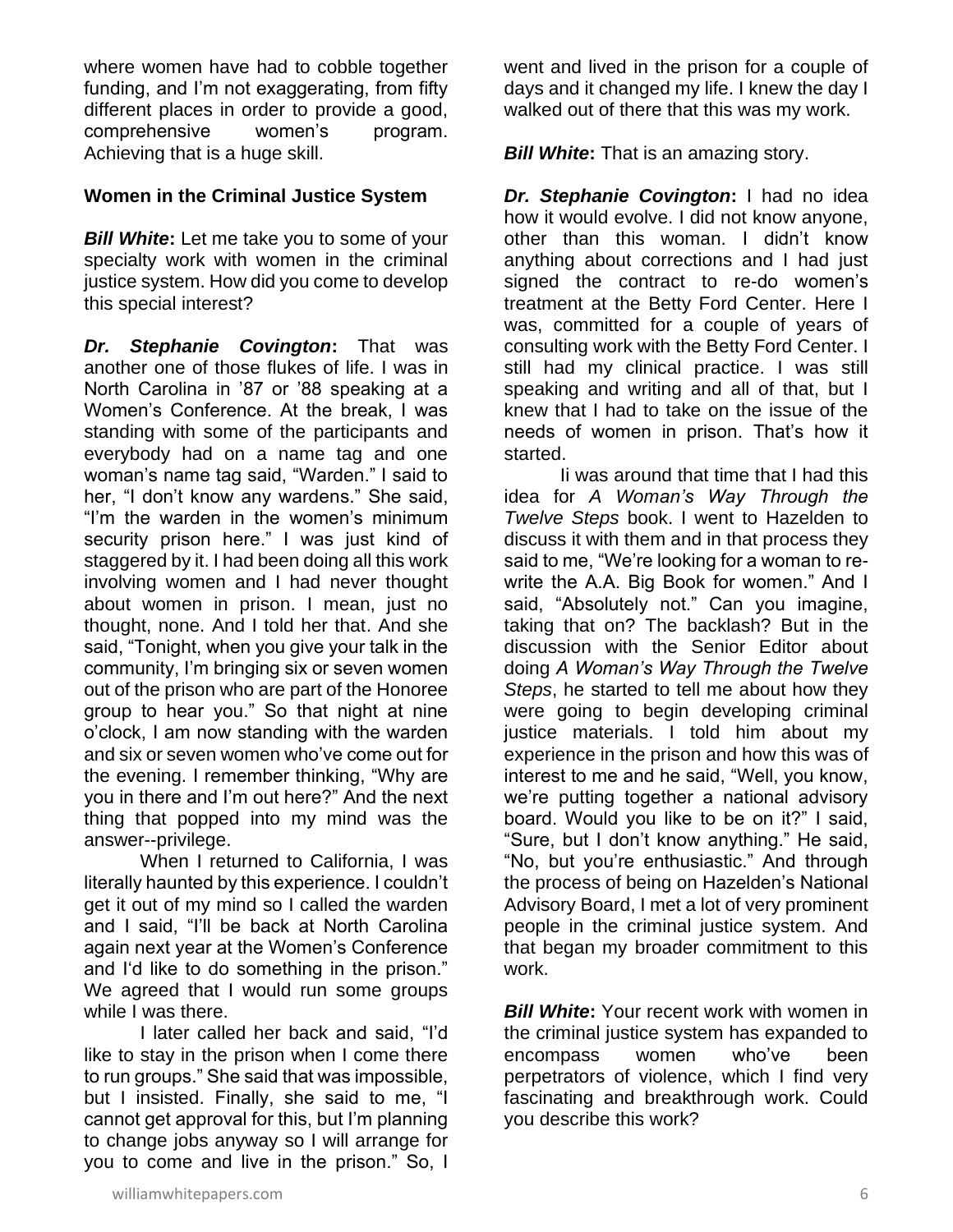*Dr. Stephanie Covington***:** Sure. A Department of Corrections in a mid-western state invited me to do some work with the addiction program in their women's prison. In the process of that, they asked if I would write a curriculum for women who've committed violent, aggressive crimes. I said, "No, it's not my expertise." When I returned a few months later, they asked me again. "Nope, not going to do it." And two things happened. While I was on the unit one day, one of the women came up to me and said, "I hear you're going to write something for us, for those of us who've committed a violent crime." And I said, "No." I said, "They've asked me but I've said, 'no.'" And she started to cry. And she said, "I killed my best friend of nineteen years and I thought you'd be able to help me." Well, in that same couple of days, I heard that there was program material for men who had committed violent crimes and when they completed it, they could then go before the Parole Board and the Parole Board took that into consideration, in terms of early release. But the women only had access to the material written for men.

So, I'm on the plane flying home and I thought, "you keep saying 'no' because you don't know what you're doing, but you could learn." About two weeks later, I called them and said, "Okay. I'll write it, but here's what I have to have. I have to have access to women who've committed violent crimes. I need to see them in groups and individually. They need to be able to volunteer. I don't want them assigned to come to see me. I need to talk to these women and I need to learn from them." I said, "Look, I'll read all the research, but that won't be sufficient. I have to have access." And so I got access. I met with women and said, "Here's the deal. They've asked me to write this. This is not my expertise. So, I'm learning. But you can help me find out if I'm learning the right stuff." And they did.

*Bill White***:** What a great partnership model!

*Dr. Stephanie Covington***:** Exactly. A researcher from Michigan State and I ran various pilot groups in the prison's addiction

treatment program before this intervention went to press. I then requested that the women who were lifers or long-termers be admitted into this residential treatment unit and go through my materials because I wanted them to be able to co-facilitate it later in the facility. So we ran groups with them to get their feedback and input on it, and then we did groups in the general population. We also did a group with women who had cooccurring disorders to see how it worked with women with more complex mental health issues. We did a variety of things so I could refine the materials before their release. Research was also conducted on *Beyond Violence* and published in several journals.

That's how it happened. You know, Bill, it's probably the best thing I've ever done. Because it's come near the end of what I'm going to contribute, a lot of experience went into this one.

# *A Woman's Way Through the Twelve Steps*

*Bill White***:** How you would characterize sort of the professional and personal responses to *A Woman's Way Through the Twelve Steps*?

*Dr. Stephanie Covington***:** I would say probably ninety-nine point nine percent of the responses have been positive. I get emails and notes from women all the time about what this has meant to them. I get things from professional people that use it and people who use it with their sponsees. I started with that little book, *A Woman's Way Through the Twelve Steps*, and then several years later, people said, "Well, we need a workbook." I said, "Oh, okay." So I did the workbook and then people said, "Well, why don't you do a facilitator guide?" So, the facilitator guide actually came last because people wanted to have some interactive exercises to use with it. *A Woman's Way Though the Twelve Step Facilitator Guide* teaches women what the Twelve Steps mean through art projects and experiential exercises. There is also an App which is very appealing to younger women.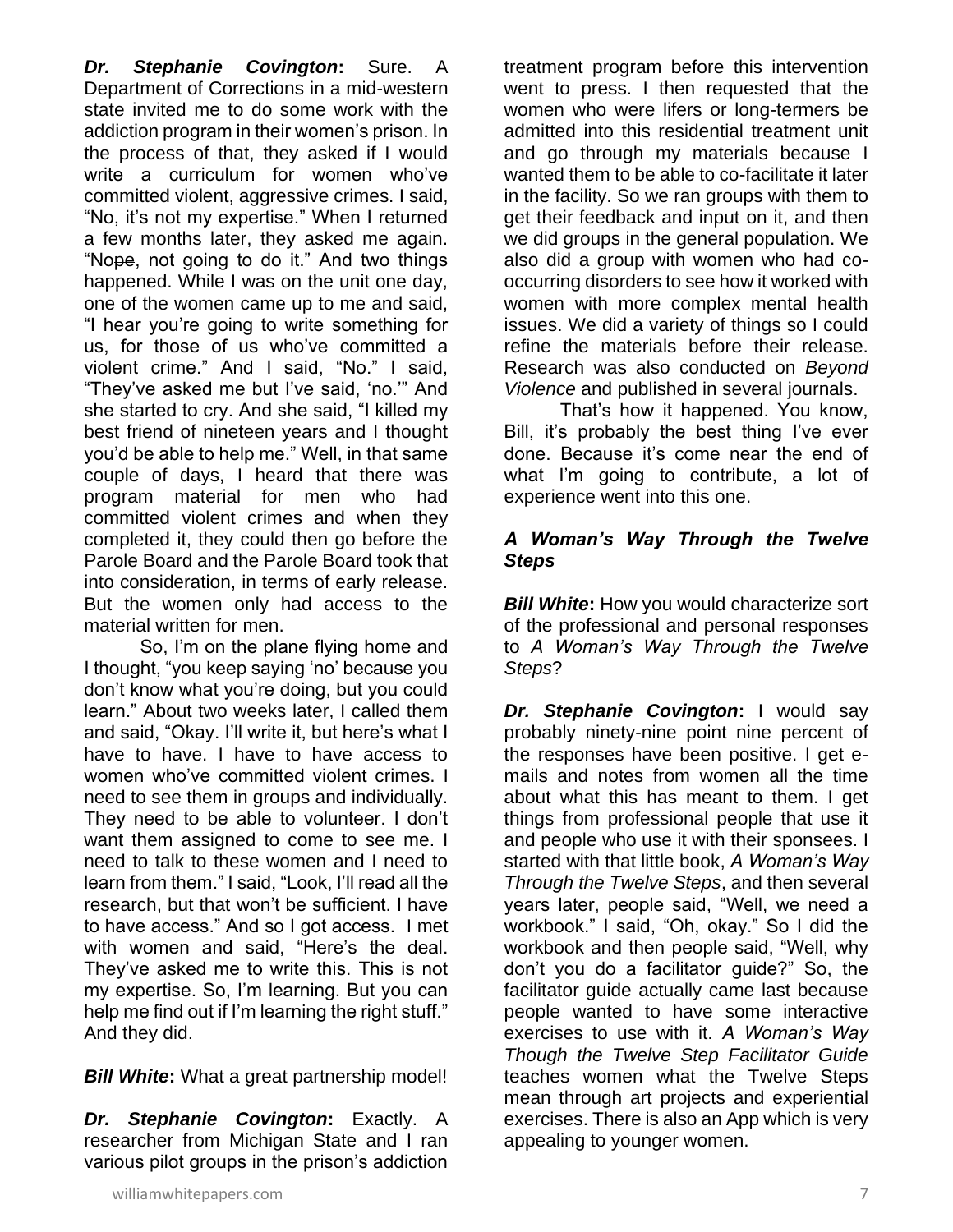For women in prison settings, my theory was that if they can understand what the Steps are saying, perhaps when they get out, they would see this has value for them. So, you can be in a prison, certainly as a woman or a man, have no Twelve-Step experience, but when you're released, part of your condition of parole, is you have to go to meetings. But if you don't know what that means or you haven't had a positive experience in the past, you're not going to follow through with this in any meaningful way.

**Bill White:** You've created this broad menu of resources to help programs improve services for women and men. I see that you now have a gender-responsive and traumainformed treatment program for men, *Helping Men Recover*. What is the best way for local programs to access those resources?

*Dr. Stephanie Covington***:** Well, there are two websites. There's the [www.stephaniecovington.com](http://www.stephaniecovington.com/) website, which, on the homepage has a link to publications and you can see descriptions there. You can order them from our online bookstore through PayPal. Many of them are at Amazon and other online places. The other site is [www.centerforgenderandjustice.org.](http://www.centerforgenderandjustice.org/) That's the criminal justice website that also links to the publications and bookstore.

Both websites have numerous book chapters and papers and so forth on various topics. So, the women, girls, trauma and addiction material is on my website and then the things that are only criminal justice papers and chapters are on the Center for Gender and Justice website.

## **Future of Gender-specific and Traumainformed Addiction Treatment**

*Bill White***:** What are your thoughts about the most important next steps in the development of gender-specific, traumainformed addiction treatment in the U.S.?

*Dr. Stephanie Covington***:** Well, in this process of doing all this work for women, I worked with two male co-authors to create a *Helping Men Recover* resource. This is the first gender- responsive trauma-informed intervention for men. We're looking at the issues of men obviously who have addictive disorders, many of whom have experienced trauma, but we also talk about the violence that they may have perpetrated on others. I think both of the curricula that are focused on women and on men really deepen the treatment experience and make it less superficial. They deal with issues in people's lives that they are struggling with, and that they have had no place to address. There's a lot of shame for both addicted men and women, and they need a safe place in which to share all the parts of their lives. We're having an incredible response to these materials. I've always said, "If you improve services for women and girls, it will improve services for men. If you only focus on improving services for men, it never improves the service for women and girls." It just doesn't work in reverse.

So I think some of the next steps are allowing men and women to be in separate groups to deal with their issues and to be able to speak frankly about them. When I do training now, people often want me to do training on *Helping Men Recover* and *Helping Women Recover* in the same training. We get to a point, probably halfway through Day One, and we have all women's tables and all men's tables and they're processing and doing exercises that are similar but different. At the end of the two days, I ask the men at the men's table, "What was this like?" And they often say they dreaded the idea of it. They all say that the conversation was different because there were no women there. That it was deeper, that they spoke more frankly. I knew the women would say that. But when the men say it from their own experience, that's when programs begin to think about doing treatment differently. So, I think that's the next step.

I think another next step is staff development, staff support and thinking about what it means. If we're punitive